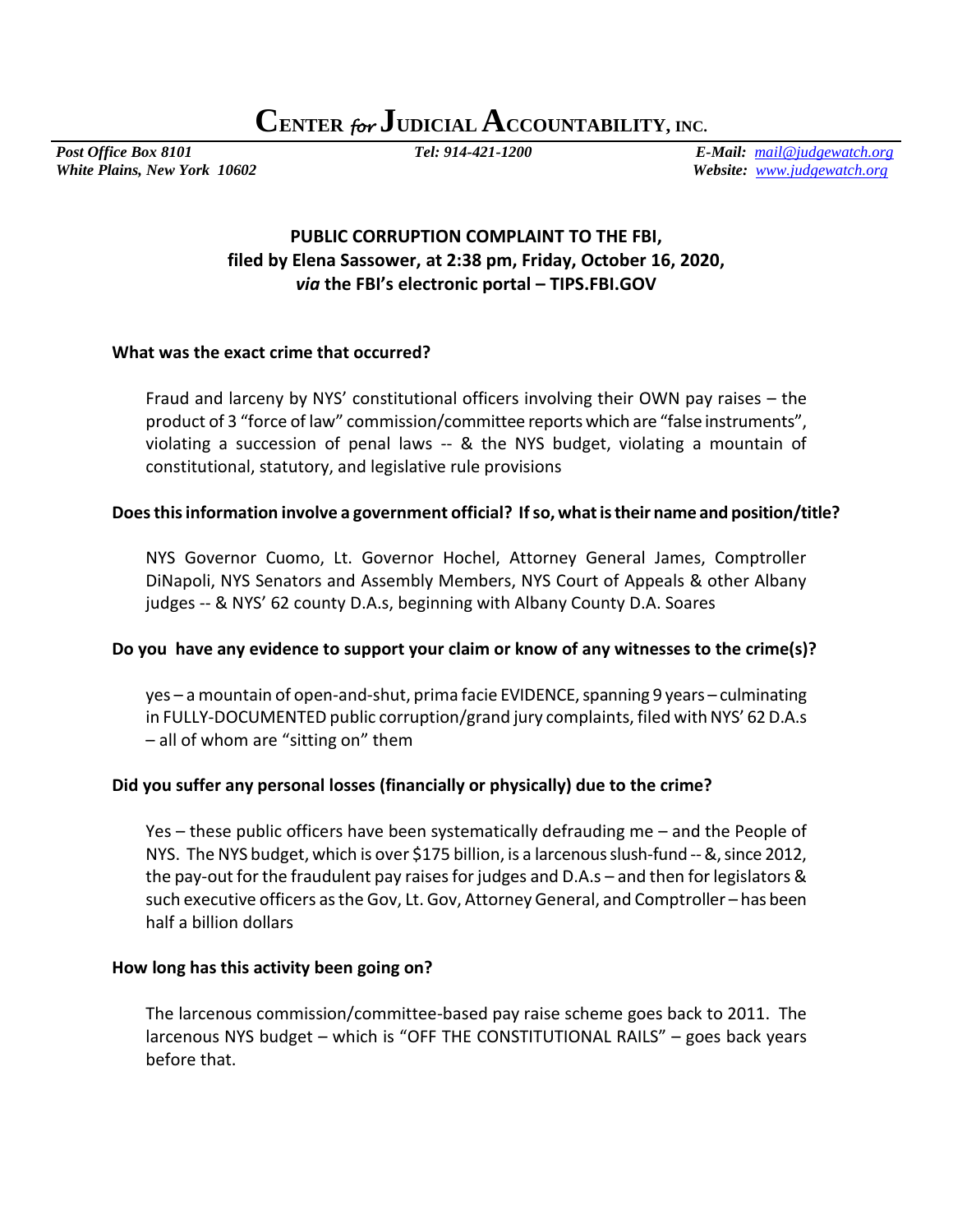## **What specific details do you have to report about the crime/incident? (Additional information regarding what, why, and how)**

The specific details -- and substantiating EVIDENCE -- are set forth by the public corruption/grand jury complaints I filed with NYS' 62 district attorneys. The complaints are posted on the website of the non-partisan, non-profit citizens' organization, Center for Judicial Accountability, Inc. (CJA), of which I am co-founder and director. They are accessible from the homepage, [www.judgewatch.org,](http://www.judgewatch.org/) via its prominent center link "ELECTIONS 2020 -- Taking Out Corrupt & Collusive Legislative Incumbents & Conspiring D.A.s -- All Beneficiaries of Statutorily-Violative, Fraudulent, Unconstitutional Pay Raises & Other Larcenies of Taxpayer Monies". This brings up a menu page -- whose 1st link leads to the complaints, all 62 of which are posted. The complaints are materially-identical, except for the first and most important -- the June 4, 2020 complaint to Albany D.A. Soares -- and that is because his geographic jurisdiction is the state capital, giving him criminal jurisdiction over the Governor, Lt. Governor, Attorney General, Comptroller, ALL state Senate and Assembly Members, and the Albany-based judges of the NY Court of Appeals, Third Judicial Department, and Office of Court Administration/Unified Court System.

**Do you have any information about the individual who committed the crime (the subject)?**

Andrew Cuomo – 62 – address capitol

#### **How do you know the subject?**

Andrew Cuomo—the highest of the NYS constitutional officers here complained against - is governor of New York State. My continuous and extensive interactions with him in that capacity go back to May 2011. Beginning in March 2012 and spanning to February 2020, he was the first-named defendant in three state lawsuits I brought in the public interest, on behalf of the People of the State of New York, each bearing shorthand captions CJA v Cuomo, et al. The Attorney General, himself a defendant in all three cases, defended each with litigation fraud -- because he had no legitimate defense -- and all three were "thrown" by fraudulent decisions of NYS judges that upended ALL cognizable adjudicative standards to protect the Governor and his fellow constitutional officers of NYS' 3 government branches. The same happened with the 2014 motion I made to intervene in the Legislature's declaratory judgment action vs Governor Cuomo's so-called Commission to Investigate Public Corruption, which was a front for his manipulations and frauds upon the public. All of this is identified by the public corruption/grand jury complaints that NYS' 62 D.A.s are "sitting on" -- and, in particular, by the June 4, 2020 complaint that D.A. Soares is "sitting on", seeking indictments of the Albany-based judges -- beginning with those of the NY Court of Appeals -- and the state Attorney General. I know the other complained-against constitutional officers of NYS 3 government branches by comparably continuous and extensive interactions, spanning years.